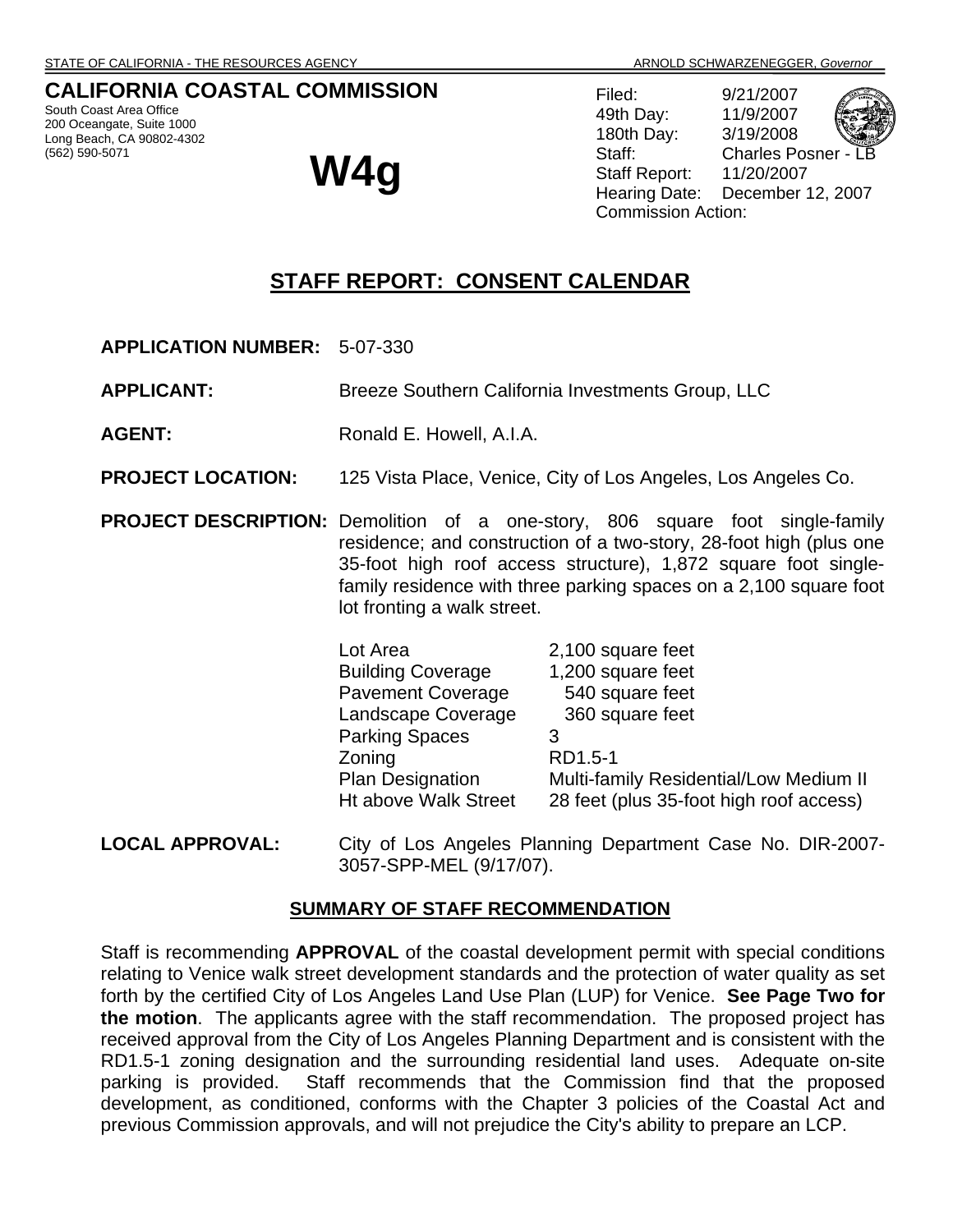## **SUBSTANTIVE FILE DOCUMENTS:**

- 1. Certified Land Use Plan for Venice, City of Los Angeles, 6/14/01.
- 2. Venice Specific Plan, City of Los Angeles Ordinance No. 175,693.
- 3. Coastal Development Permit 5-06-070 (Certain: 10 26<sup>th</sup> Avenue).
- 4. Coastal Development Permit 5-06-371 (Nichols: 33 25<sup>th</sup> Avenue).
- 5. Coastal Development Permit 5-07-251 (Cook & Aroth: 21 27<sup>th</sup> Avenue).
- 6. Coastal Development Permit Application 5-07-310 (Cantor: 24 Clubhouse Avenue).
- 7. Coastal Development Permit Application 5-07-316 (Klein: 31 24<sup>th</sup> Avenue).

# **STAFF RECOMMENDATION:**

The staff recommends that the Commission adopt the following resolution to **APPROVE** the coastal development permit application with special conditions:

#### **MOTION:** *"I move that the Commission approve the coastal development permit applications included on the consent calendar in accordance with the staff recommendations."*

Staff recommends a **YES** vote. Passage of this motion will result in approval of all the permits included on the consent calendar. An affirmative vote by a majority of the Commissioners present is needed to pass the motion.

### **I. Resolution: Approval with Conditions**

The Commission hereby **APPROVES** a coastal development permit for the proposed development and adopts the findings set forth below on grounds that the development as conditioned will be in conformity with the policies of Chapter 3 of the Coastal Act and will not prejudice the ability of the local government having jurisdiction over the area to prepare a Local Coastal Program conforming to the provisions of Chapter 3 of the Coastal Act. Approval of the permit complies with the California Environmental Quality Act because either 1) feasible mitigation measures and/or alternatives have been incorporated to substantially lessen any significant adverse effects of the development on the environment, or 2) there are no further feasible mitigation measures or alternatives that would substantially lessen any significant adverse impacts of the development on the environment.

# **II. Standard Conditions**

1. Notice of Receipt and Acknowledgment. The permit is not valid and development shall not commence until a copy of the permit, signed by the permittee or authorized agent, acknowledging receipt of the permit and acceptance of the terms and conditions, is returned to the Commission office.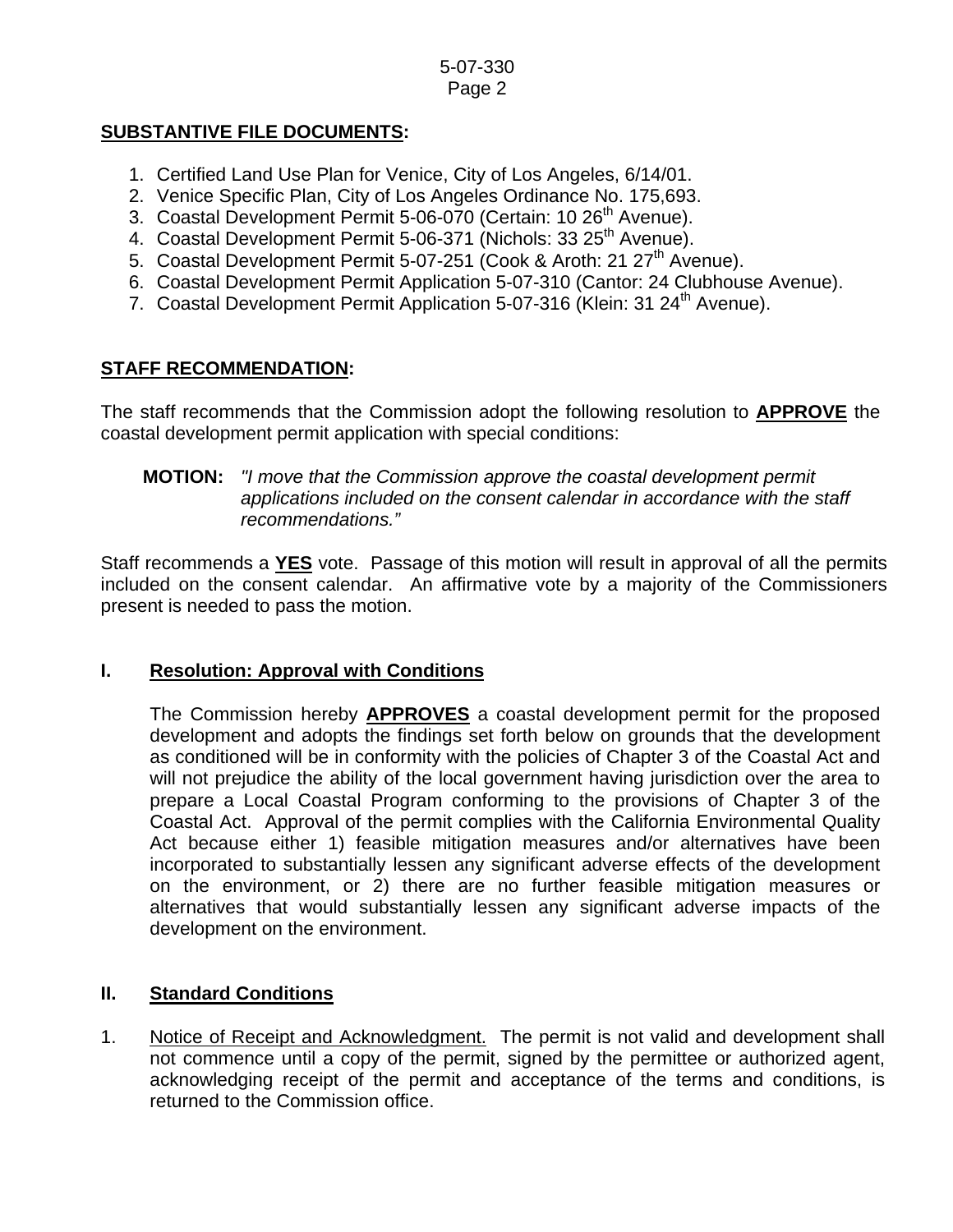- 2. Expiration. If development has not commenced, the permit will expire two years from the date this permit is reported to the Commission. Development shall be pursued in a diligent manner and completed in a reasonable period of time. Application for extension of the permit must be made prior to the expiration date.
- 3. Interpretation. Any questions of intent or interpretation of any condition will be resolved by the Executive Director or the Commission.
- 4. Assignment. The permit may be assigned to any qualified person, provided assignee files with the Commission an affidavit accepting all terms and conditions of the permit.
- 5. Terms and Conditions Run with the Land. These terms and conditions shall be perpetual, and it is the intention of the Commission and the permittee to bind all future owners and possessors of the subject property to the terms and conditions.

## **III. Special Conditions**

#### 1. Compliance with the Venice Walk Street Setback, Design and Parking Standards

 Coastal Development Permit 5-07-330 approves the demolition of a single-family residence and construction of a two-story, 28-foot high single-family residence (with one 35-foot high roof access structure). All development must occur in strict compliance with the proposal as set forth in the application, subject to any special conditions. As proposed by the applicants, the approved development shall be constructed in conformance with the following Venice Walk Street Setback and Design Requirements:

- a) Building Setback. In order to maintain an open and visible access corridor and to enhance visual quality, all balconies and other portions of the structure (except for ground level decks and porches that do not exceed thirty inches in height above the elevation of the walk street sidewalk) shall be set back at least 7.5 feet from the Vista Place right-of-way, **as shown on Exhibit #5 of the 11/20/07 staff report**.
- b) Building Design. In order to enhance visual quality and community character, the side of the building facing the Vista Place walk street shall be designed and constructed with a varied and articulated façade that provides visual interest to pedestrians with frequent windows and the primary ground floor entrance for the residence facing the walk street, **as shown on Exhibit #6 of the 11/20/07 staff report**.
- c) Landscaping. In order to enhance visual quality and to preserve the water quality, the building setback area required by part (a) above shall be maintained as a permeable yard area (except for a deck, porch or a minimal paved walkway to the building entrance) landscaped with non-invasive plants which shall be low water use plants as identified by California Department of Water Resources (See: [http://www.owue.water.ca.gov/docs/wucols00.pdf\)](http://www.owue.water.ca.gov/docs/wucols00.pdf).
- d) Vista Place Right-of-Way. In order to enhance visual quality, prevent vehicular access, and to provide a transitional zone between a public walkway in the center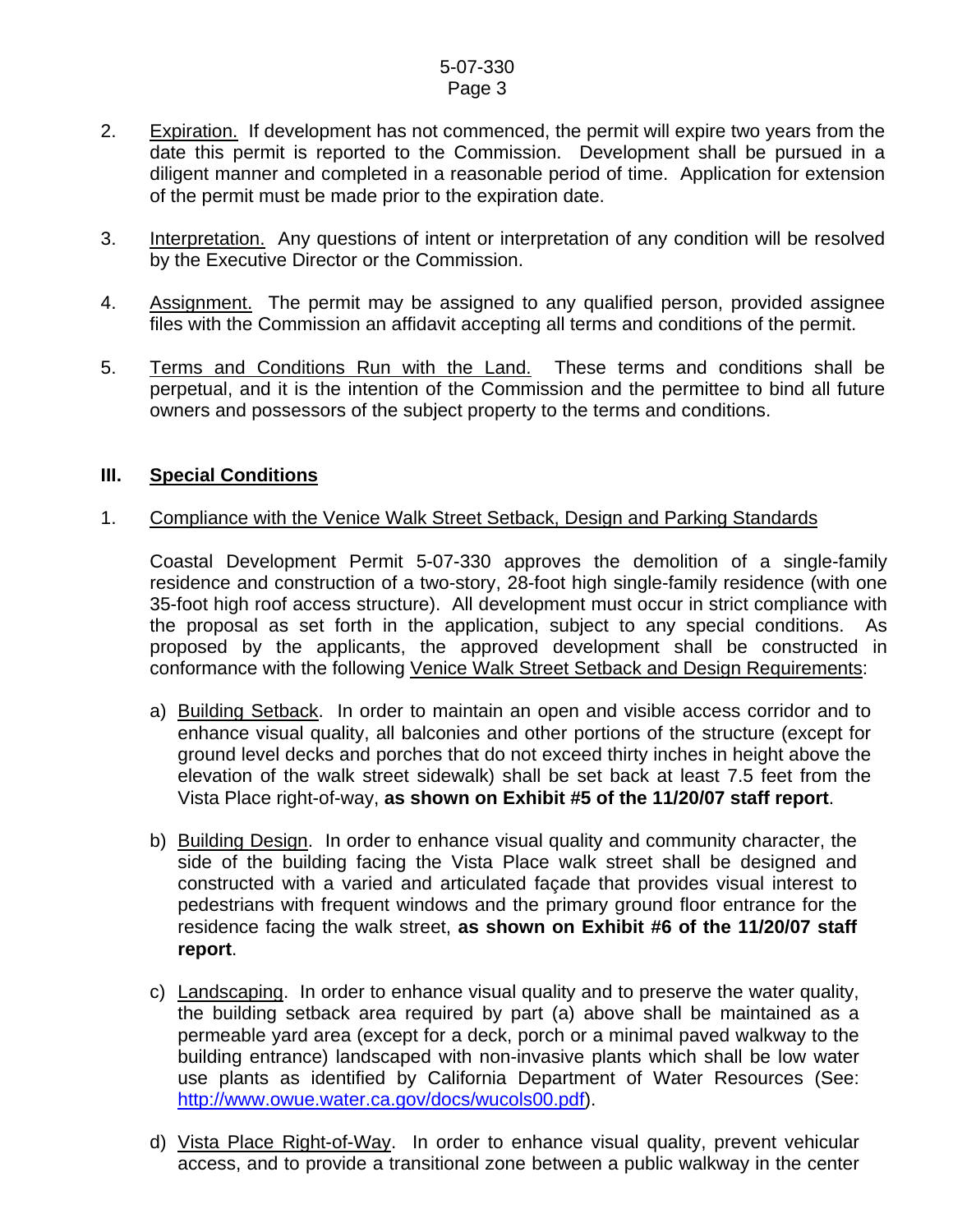of Vista Place and the private dwelling, the area situated between the Vista Place walkway and the permittees' property line (i.e., within the Vista Place right-of-way) shall be maintained as a permeable yard area (except for a minimal paved walkway to the building entrance) landscaped with non-invasive and low water use plants and enclosed within a 42-inch high decorative fence or wall (e.g. split rail, picket or rustic). Private parking on the right-of-way is not permitted. The permittees and the proposed development shall not interfere with public pedestrian access to and along a public walkway in center of the Vista Place rightof-way.

Any proposed change or deviation from the approved plans, including change in the number of residential units, change to parking supply or change in use, shall be submitted to the Executive Director to determine whether an amendment to this permit is necessary pursuant to the requirements of the Coastal Act and the California Code of Regulations. No changes to the approved plans shall occur without a Commission amendment to this coastal development permit unless the Executive Director determines that no amendment is required.

#### 2. Building Height

The maximum height of the structure shall not exceed 28 feet above the centerline of the fronting right-of-way (Vista Place), except for one 35-foot high roof access structure with a footprint that does not exceed one hundred square feet in area. Chimneys, exhaust ducts, ventilation shafts and other similar devices essential for building function are limited to 33 feet above the centerline of the fronting right-of-way.

#### 3. On-site Parking

A minimum of three (3) parking spaces shall be provided and maintained on the site (two in the carport and one on the driveway) to serve the approved single-family residence. Vehicular access to the site shall be taken only from the rear alley. Vehicular access is not permitted on the Vista Place right-of-way.

### 4. Construction Responsibilities and Debris Removal

By acceptance of this permit, the applicants agree that the permitted development shall be conducted in a manner that protects water quality pursuant to the implementation of the following BMPs:

- a) No construction materials, equipment, debris, or waste will be placed or stored where it may be subject to wind or rain erosion and dispersion.
- b) All grading and excavation areas shall be properly covered and sandbags and/or ditches shall be used to prevent runoff from leaving the site, and measures to control erosion must be implemented at the end of each day's work.
- c) Washout from concrete trucks shall be disposed of at a controlled location not subject to runoff into coastal waters or onto the beach, and more than fifty feet away from a storm drain, open ditch or surface waters.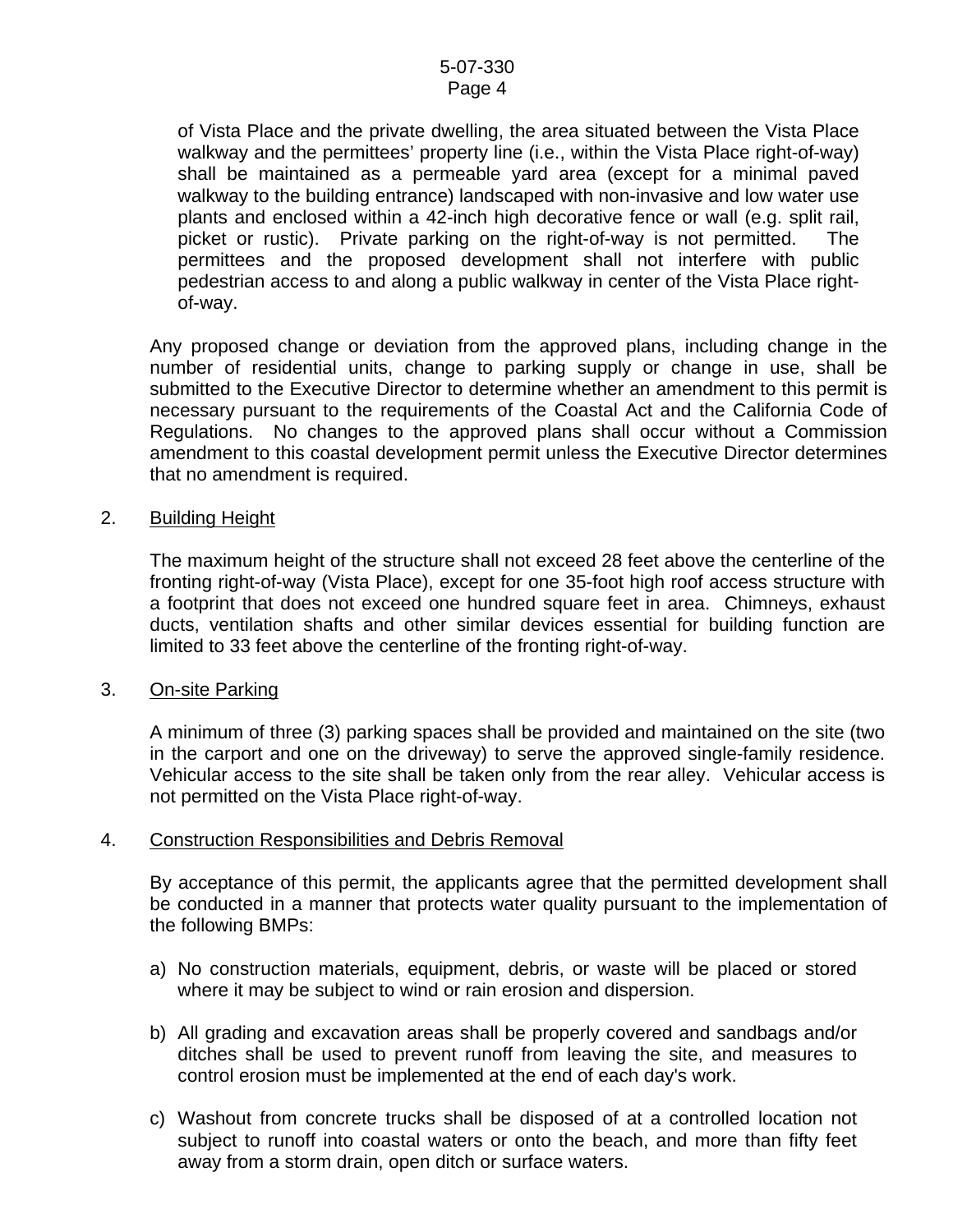- d) Any and all demolition/construction material shall be removed from the site (via the alley only) within ten days of completion of demolition/construction and disposed of at an appropriate location. If the disposal site is located within the coastal zone, a coastal development permit or an amendment to this permit shall be required before disposal can take place.
- e) Erosion control/sedimentation Best Management Practices (BMPs) shall be used to control sedimentation impacts to coastal waters during construction. BMPs shall include, but are not limited to: placement of sand bags around drainage inlets to prevent runoff/sediment transport into the sea.
- f) Any spills of construction equipment fluids or other hazardous materials shall be immediately contained on-site and disposed of in an environmentally safe manner as soon as possible.

## **IV. Findings and Declarations**

The Commission hereby finds and declares:

### **A. Project Description**

The applicants propose to demolish an existing one-story single-family residence on a 2,100 square foot lot, and construct a two-story, 1,872 square foot single-family residence (See Exhibits). The project site is situated on the north side of Vista Place in North Venice, three blocks inland of the beach (Exhibit #2). Vista Place is a thirty-foot wide City right-of-way designated as a walk street (i.e., closed to vehicular access) by the certified Venice Land Use Plan (LUP). The immediate neighborhood is comprised of a variety of old and new singlefamily and multi-unit residential structures, most of which are one or two stories in height.

The proposed two-story single-family residence is 28 feet high, with one 35-foot high stairway enclosure that provides access to a roof deck (Exhibit #5). Three on-site parking spaces are provided: two in a carport and one on the driveway. The rear alley provides vehicular access to the three proposed on-site parking spaces (Exhibit #3). The front of the proposed singlefamily residence is set back ten feet from the Vista Place right-of-way, which is consistent with the other buildings' setbacks on the street (Exhibit #5). A second floor balcony extends 2.5 feet into the ten foot setback. The applicants have agreed to maintain the front yard setback area and a portion of the fronting right-of-way as a landscaped and permeable yard area as required by the certified Venice LUP.

The proposed single-family residence conforms to the 28-foot height limit for structures fronting on walk streets in Venice (Exhibit #6). The proposed 35-foot high roof access structure is part of the structure that is permitted to exceed the 28-foot roof height limit, providing that its footprint does not exceed one hundred square feet. The proposed project also provides adequate on-site parking (three spaces). The proposed project incorporates best management practices (BMPs) to improve water quality in the watershed, including the minimization of impervious surfaces on the project site (approximately 690 square feet of permeable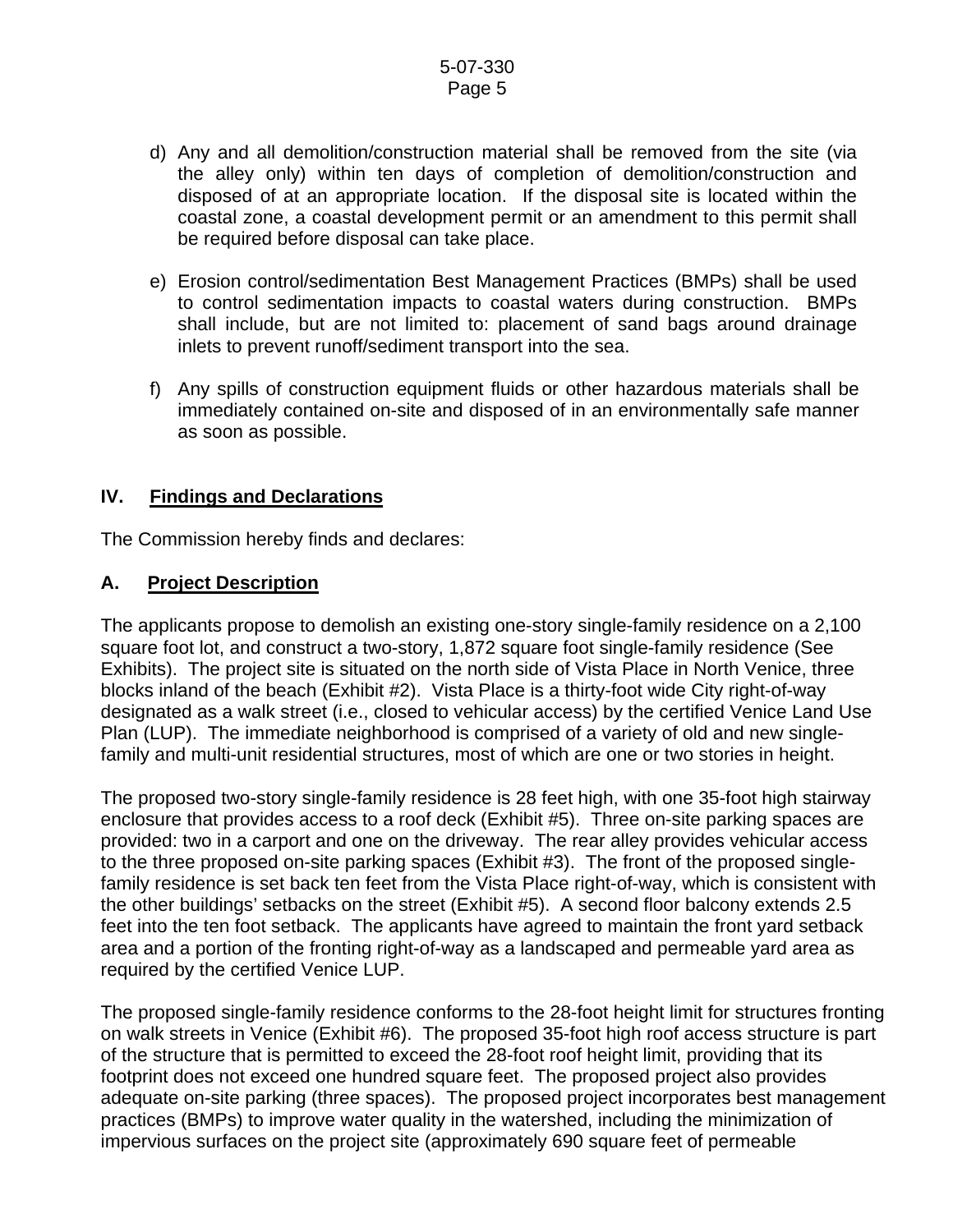landscaped area will be maintained on the project site, which includes part of the Vista Place right-of-way).

The proposed single-family residence has been reviewed and approved by the City of Los Angeles Planning Department (Case No. DIR-2007-3057-SPP-MEL) and is consistent with the RD1.5-1 zoning designation and the surrounding land uses. As conditioned, the proposed project is consistent with community character, and will have no negative effects on visual resources or coastal access. The proposed project, as conditioned, is consistent with the Chapter 3 policies of the Coastal Act, the policies of the certified Venice LUP, and previous Commission approvals, and approval of the project as conditioned would not prejudice the City's ability to prepare an LCP.

# **B. Public Access**

As conditioned, the proposed development will not have any new adverse impact on public access to the coast or to nearby recreational facilities. Thus, as conditioned, the proposed development conforms with Sections 30210 through 30214, Sections 30220 through 30224, and 30252 of the Coastal Act.

# **C. Public Recreation**

The proposed development, as conditioned, does not interfere with public recreational use of coastal resources. The proposed development, as conditioned, protects coastal areas suited for recreational activities. Therefore, the Commission finds that the proposed development, as conditioned, is in conformity with Sections 30210 through 30214 and Sections 30220 through 30223 of the Coastal Act regarding the promotion of public recreational opportunities.

# **D. Marine Resources and Water Quality**

The proposed work will be occurring in a location where there is a potential for a discharge of polluted runoff from the project site into coastal waters. The storage or placement of construction material, debris, or waste in a location where it could be carried into coastal waters would result in an adverse effect on the marine environment. To reduce the potential for construction and post-construction related impacts on water quality, the Commission imposes special conditions requiring, but not limited to, the appropriate storage and handling of construction equipment and materials to minimize the potential of pollutants to enter coastal waters and for the use of on-going best management practices following construction. As conditioned, the Commission finds that the development conforms with Sections 30230 and 30231 of the Coastal Act.

# **E. Development**

The development is located within an existing developed area and, as conditioned, will be compatible with the character and scale of the surrounding area, has been designed to assure structural integrity, and will avoid cumulative adverse impacts on public access. Therefore, the Commission finds that the development, as conditioned, conforms with Sections 30250, 30251, 30252, 30253 and the public access provisions of the Coastal Act.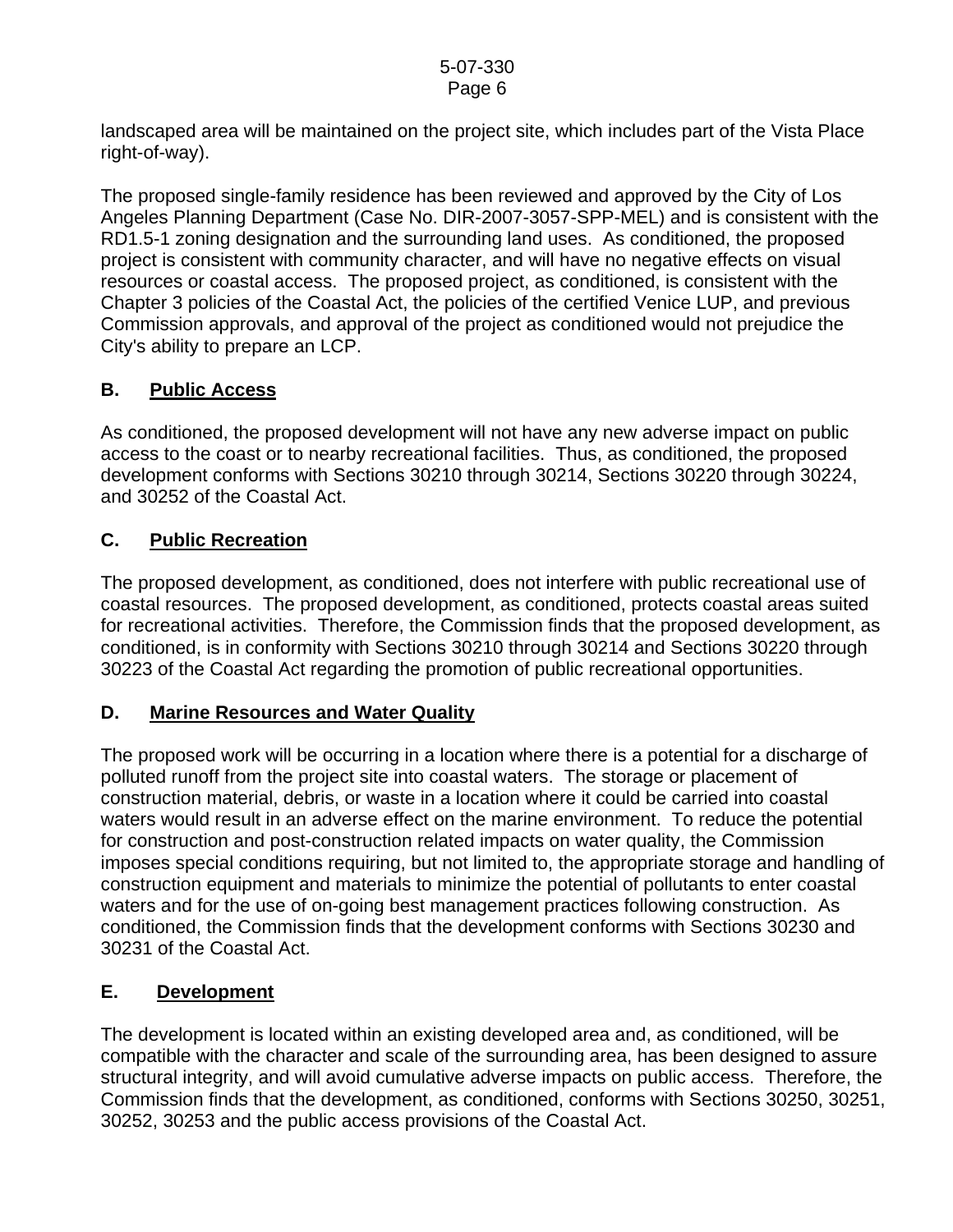# **F. Local Coastal Program**

Coastal Act section 30604(a) states that, prior to certification of a local coastal program ("LCP"), a coastal development permit can only be issued upon a finding that the proposed development is in conformity with Chapter 3 of the Act and that the permitted development will not prejudice the ability of the local government to prepare an LCP that is in conformity with Chapter 3. The City of Los Angeles Land Use Plan (LUP) for Venice was effectively certified on June 14, 2001. As conditioned, the proposed development is consistent with Chapter 3 of the Coastal Act and with the certified Land Use Plan for the area. Approval of the project, as conditioned, will not prejudice the ability of the local government to prepare an LCP that is in conformity with the provisions of Chapter 3 of the Coastal Act.

# **G. California Environmental Quality Act (CEQA)**

As conditioned, there are no feasible alternatives or feasible mitigation measures available which would substantially lessen any significant adverse effect which the activity may have on the environment. Therefore, the Commission finds that the proposed project, as conditioned to mitigate the identified impacts, is the least environmentally damaging feasible alternative and can be found consistent with the requirements of the Coastal Act to conform to CEQA.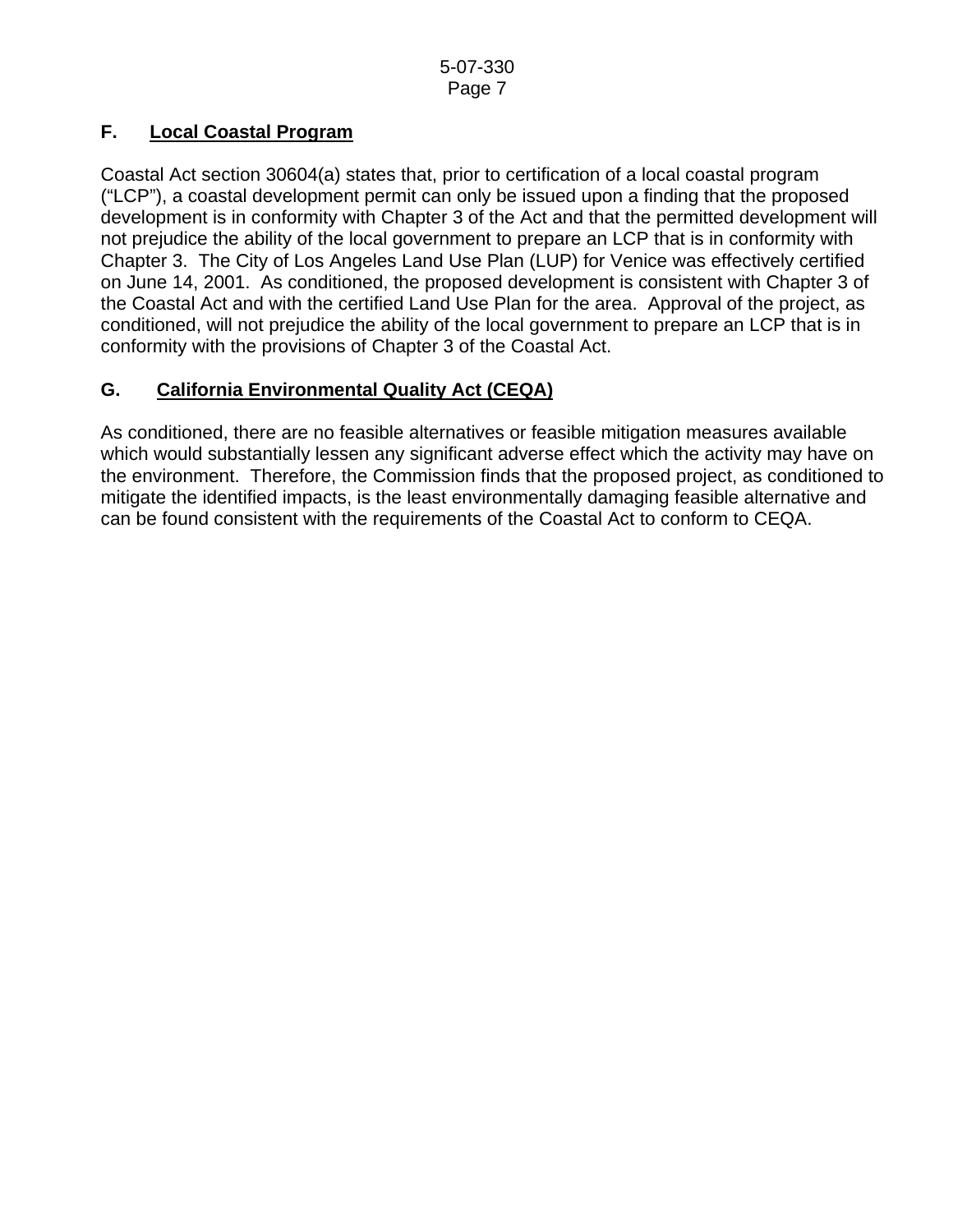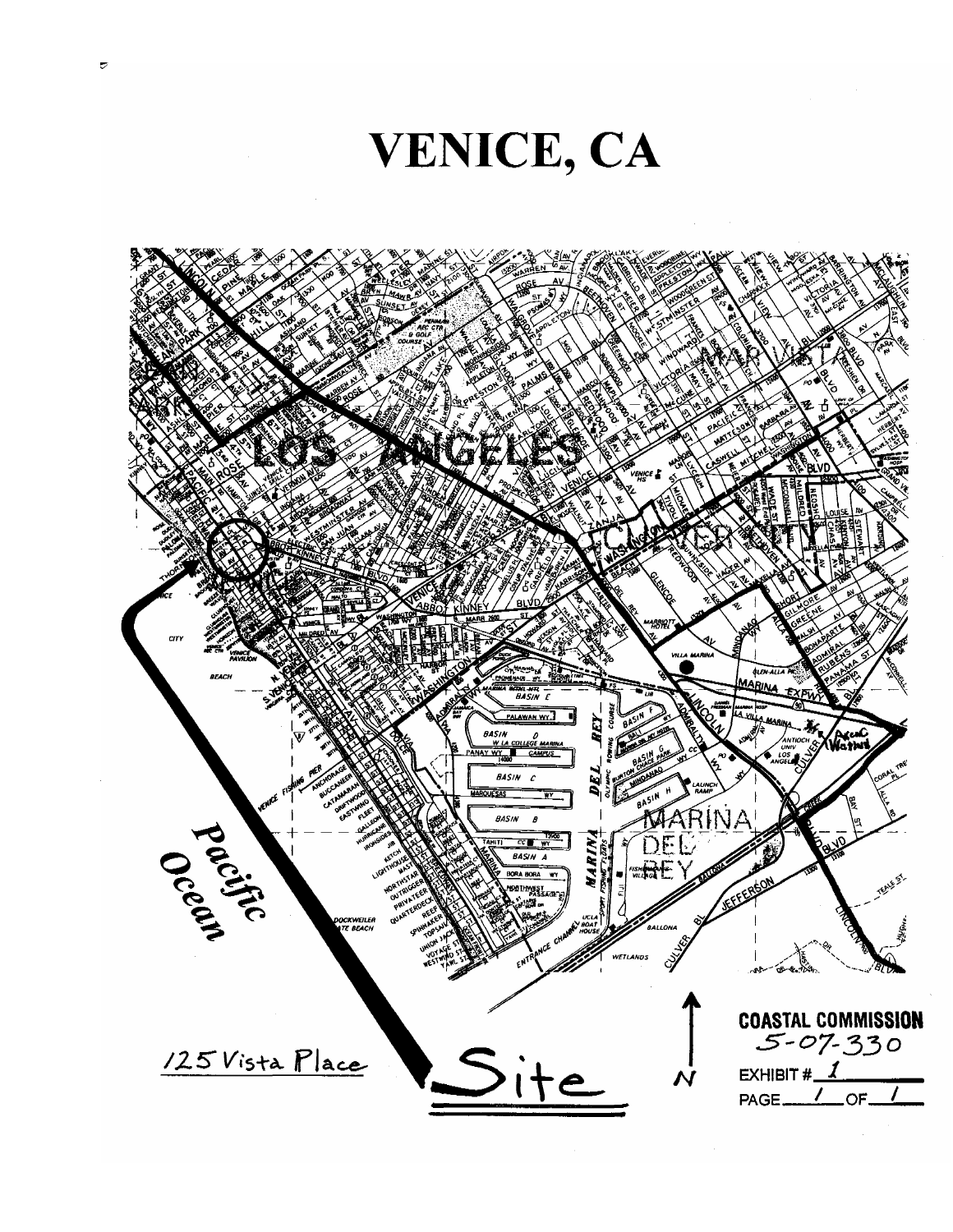Japach Live isse Exhibit 14

<u>ite:</u> 25 Vista Place

#### **Maximum Building Height**

- E  $22 - 30'$
- F 30' with a flat roof
	- 35' with varied or stepped back roofline
	- 28' along walk streets

#### Notes:

\*All building heights shall be measured from the elevation of the fronting right-of-way, except in the Venice Canal Subarea (E) where all building heights shall be measured from the elevation of the adjacent alley.

\*Roof access structures shall be set back at least 60 horizontal feet from the mean high tide line of the fronting canal.

\*Notwithstanding other policies of this LUP, chimneys,<br>exhaust ducts, ventilation shafts and other similar devices essential for building function may exceed the specified height limit in a residential zone by five feet.

\*See Policy I.A.1 for policy limiting roof access structures.

\*See Policy I.B.7 for commercial and mixed-use development standards.





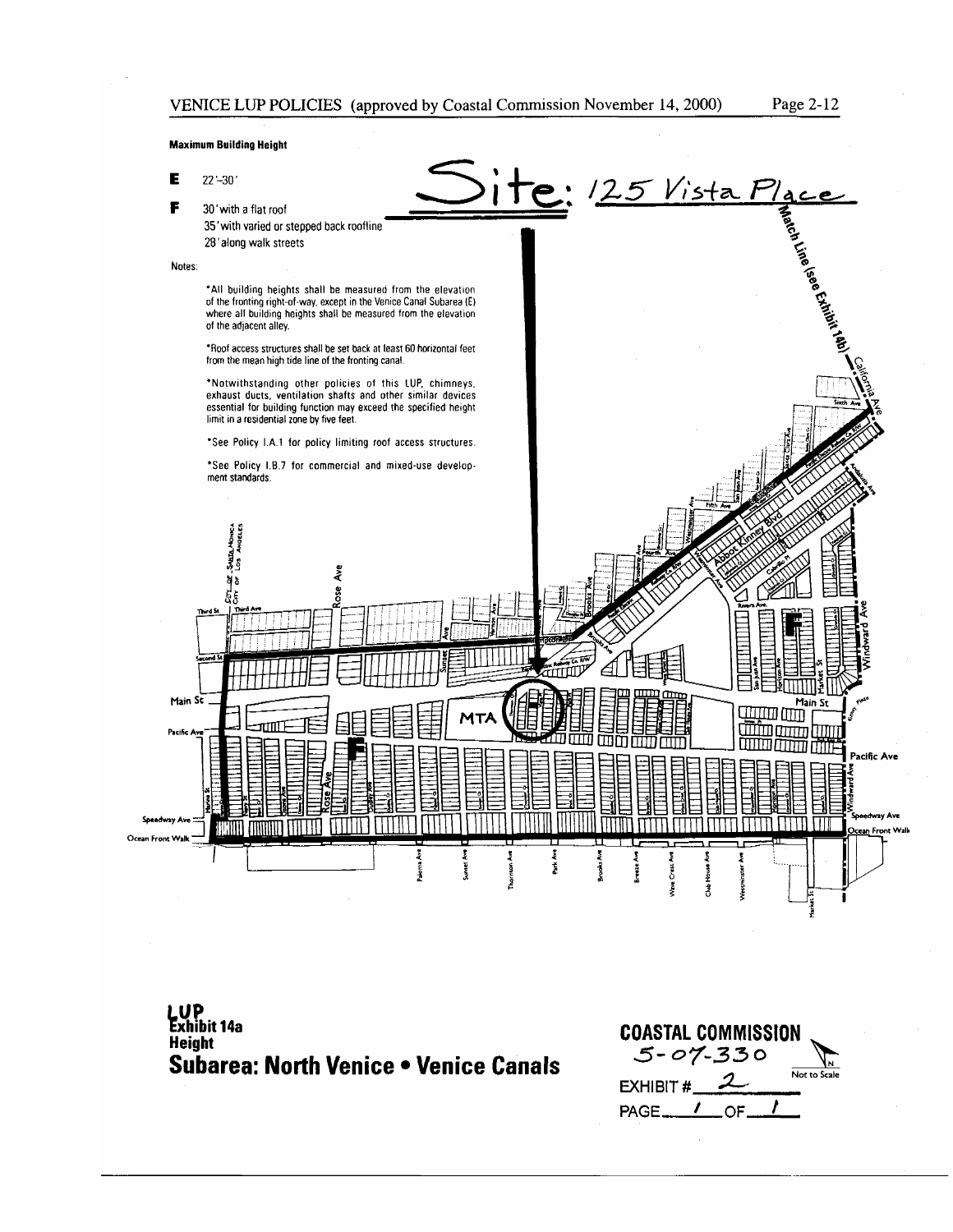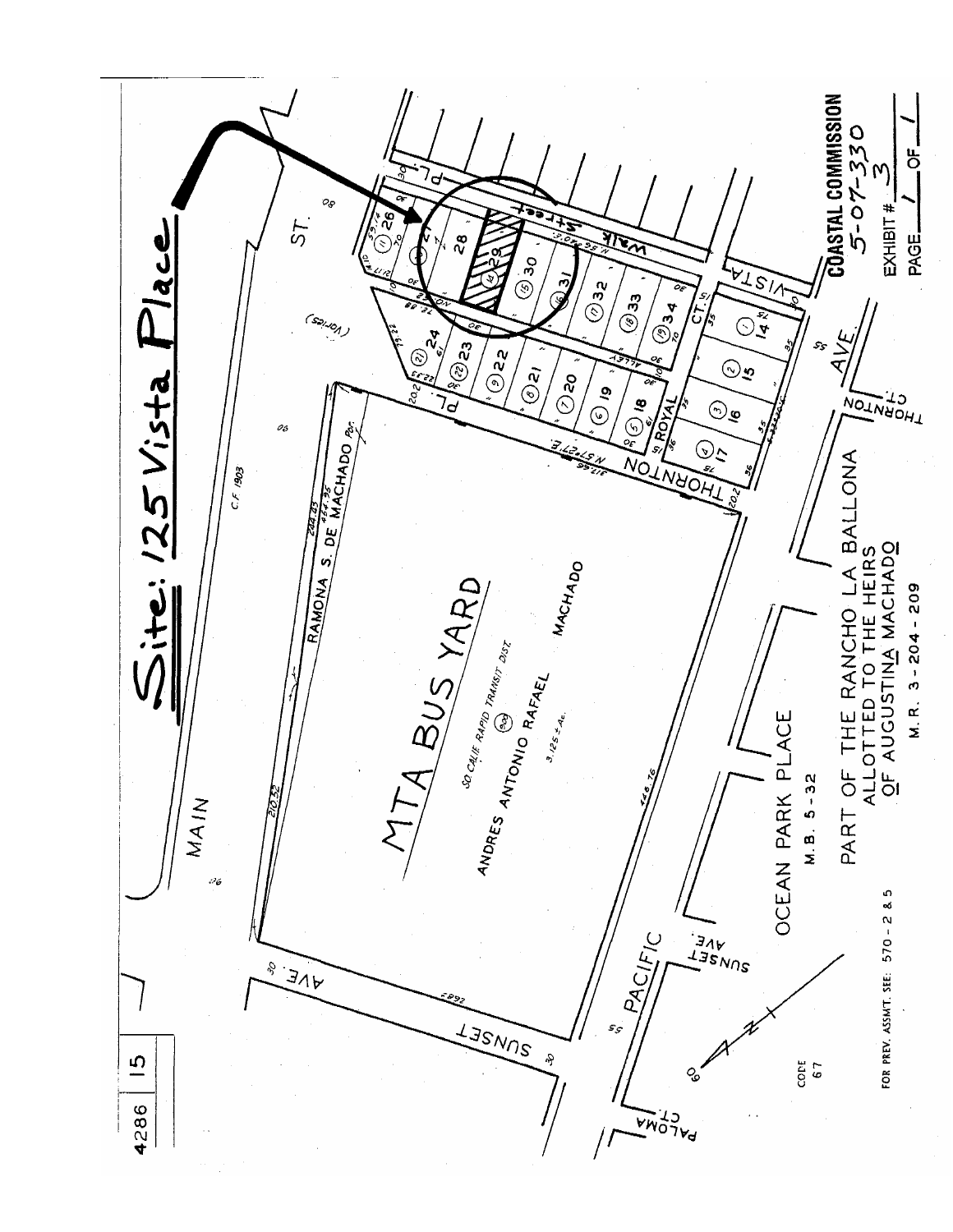

PAGE<sub>1</sub> OF.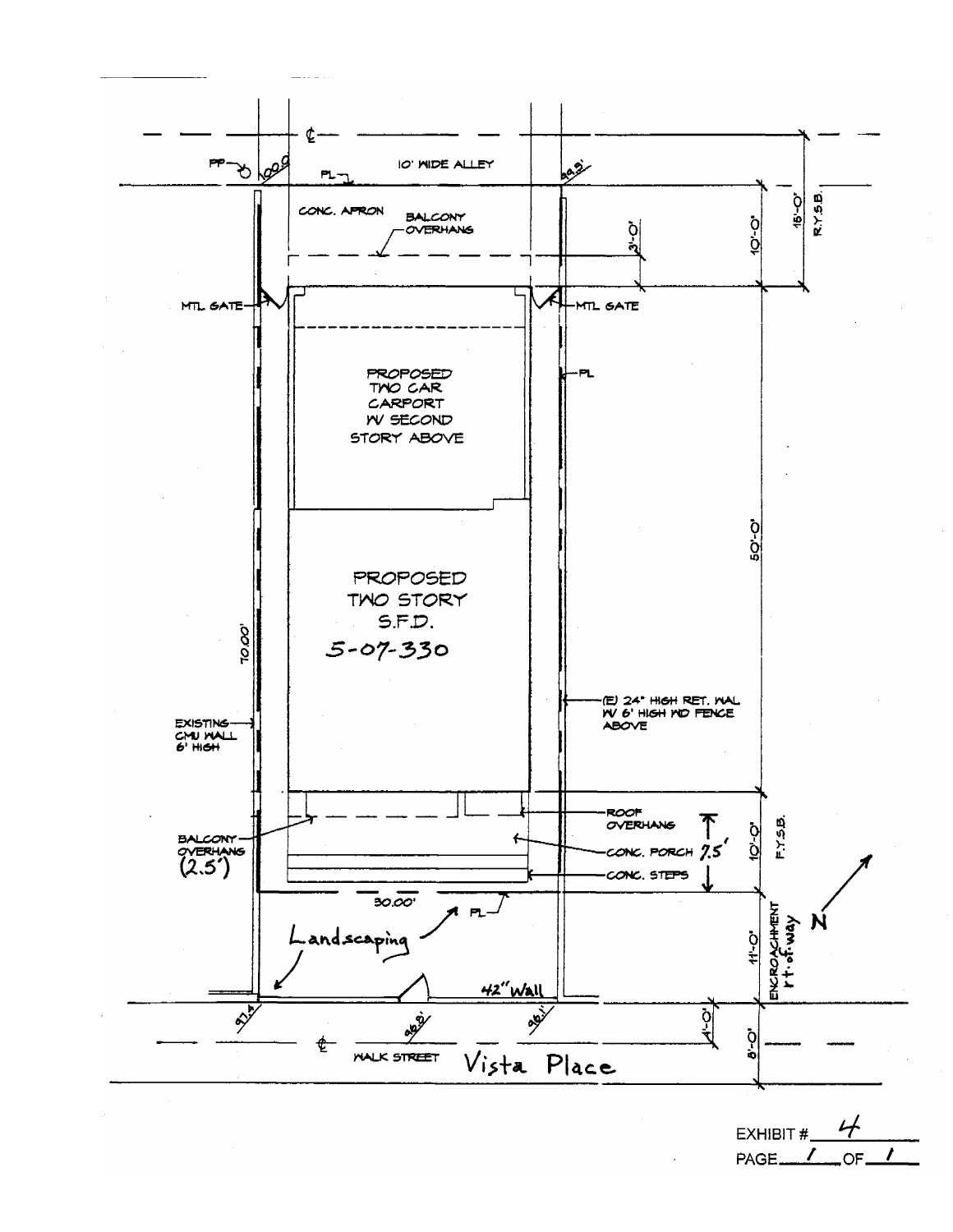